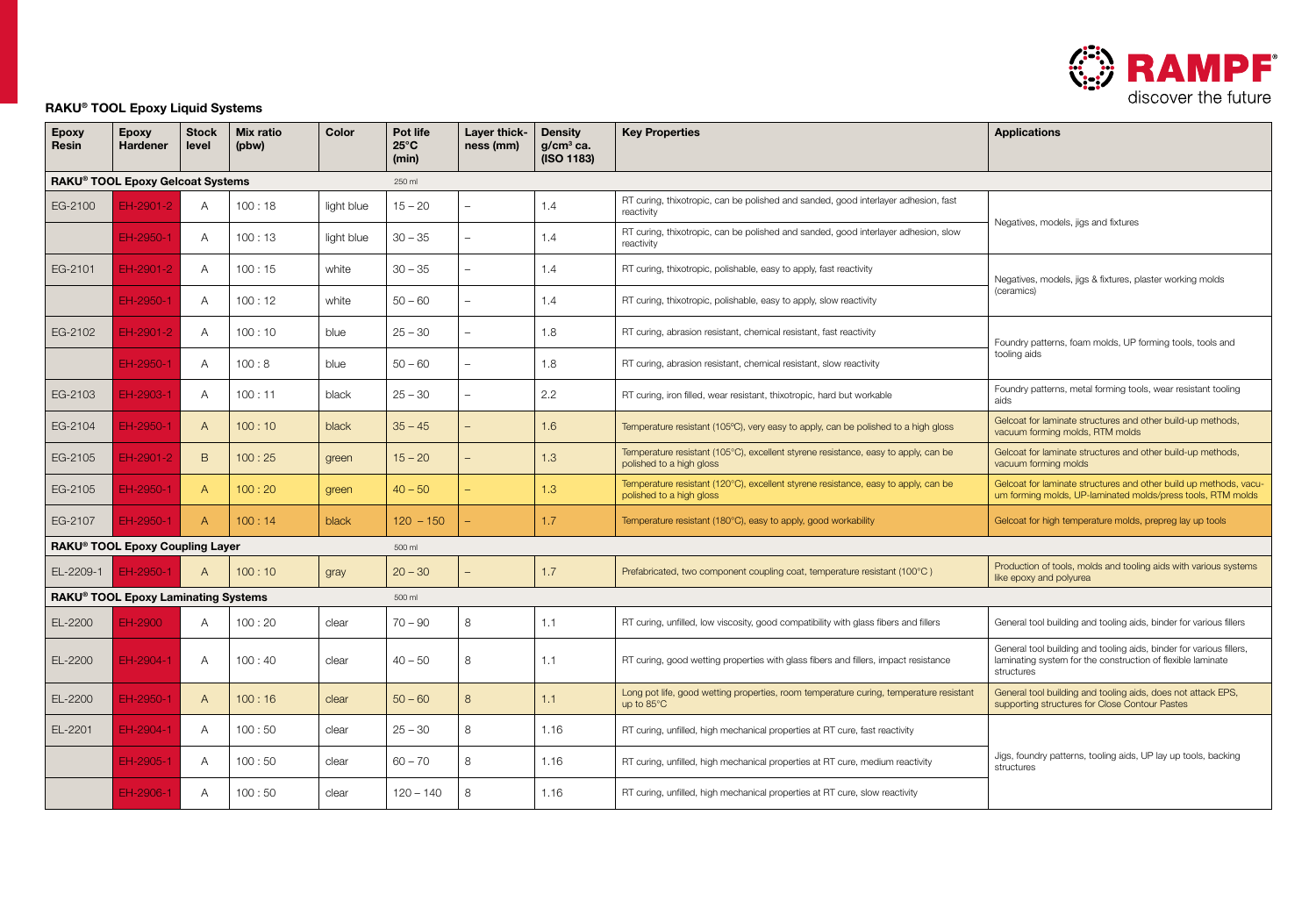| <b>Epoxy</b><br>Resin | <b>Epoxy</b><br><b>Hardener</b>                | <b>Stock</b><br>level | <b>Mix ratio</b><br>(pbw) | Color      | Pot life<br>$25^{\circ}$ C<br>(min) | Layer thick-<br>ness (mm) | <b>Density</b><br>$g/cm3$ ca.<br>(ISO 1183) | <b>Key Properties</b>                                                                                                                                         | <b>Applications</b>                                                                                                                           |  |  |  |
|-----------------------|------------------------------------------------|-----------------------|---------------------------|------------|-------------------------------------|---------------------------|---------------------------------------------|---------------------------------------------------------------------------------------------------------------------------------------------------------------|-----------------------------------------------------------------------------------------------------------------------------------------------|--|--|--|
|                       | RAKU® TOOL Epoxy Laminating Systems<br>500 ml  |                       |                           |            |                                     |                           |                                             |                                                                                                                                                               |                                                                                                                                               |  |  |  |
| EL-2203               | EH-2952-1                                      | $\overline{A}$        | 100:30                    | clear      | $50 - 60$                           | 8                         | 1.17                                        | Temperature resistant (120°C), unfilled, low viscosity, very good wetting properties, fast<br>reactivity                                                      | Laminated molds, RTM or RIM tools, glass or carbon fiber                                                                                      |  |  |  |
|                       | EH-2953-1                                      | $\overline{A}$        | 100:30                    | clear      | $70 - 80$                           | 8                         | 1.1                                         | Temperature resistant (120°C), unfilled, low viscosity, slow reactivity                                                                                       | laminates, resin infusion                                                                                                                     |  |  |  |
| EL-2204               | EH-2954-2                                      | B                     | 100:40                    | amber      | $90 - 110$                          | 8                         | 1.2                                         | Temperature resistant (190°C), unfilled, good wetting properties, fast reactivity                                                                             | High temperature resistant glass or carbon fiber reinforced                                                                                   |  |  |  |
|                       | EH-2955-2                                      | B.                    | 100:40                    | amber      | $180 - 210$                         | 8                         | 1.2                                         | Temperature resistant (190°C), unfilled, good wetting properties, slow reactivity                                                                             | tools, high temperature prepreg lay up tools, backing structures                                                                              |  |  |  |
|                       | RAKU <sup>®</sup> TOOL Epoxy Laminating Pastes |                       |                           |            | 500 ml                              |                           |                                             |                                                                                                                                                               |                                                                                                                                               |  |  |  |
| EL-2207-3             | EH-2907-3                                      | A                     | 100:12                    | gray/green | $30 - 35$                           | 15                        | 1.0                                         | Room temperature curing, can be used with a layer thickness of up to 15 mm,<br>easy to apply by hand                                                          | Reinforcement of molds and tooling aids, backing structures,<br>jigs, fixtures                                                                |  |  |  |
| EL-2207-3             | EH-2912                                        | B                     | 100:12                    | gray/green | $80 - 100$                          | 15                        | 1.0                                         | Room temperature curing, can be used with a layer thickness of up to 15 mm,<br>easy to apply by hand                                                          | Reinforcement of molds and tooling aids, laminated shells, jigs<br>and fixtures                                                               |  |  |  |
|                       | RAKU® TOOL Epoxy Casting Systems<br>1000 ml    |                       |                           |            |                                     |                           |                                             |                                                                                                                                                               |                                                                                                                                               |  |  |  |
| EC-2400               | EH-2952-1                                      | $\overline{A}$        | 100:7                     | blue       | $120 - 150$                         | 60                        | 1.9                                         | Abrasion resistant, temperature resistant (110-115°C), slow reactivity                                                                                        | Foundry patterns, copy models, foam molds                                                                                                     |  |  |  |
| EC-2401               | EH-2904-1                                      | $\overline{A}$        | 100:20                    | beige      | $40 - 50$                           | 10 <sup>1</sup>           | 1.6                                         | With mineral filler, flows very well, fast reactivity                                                                                                         | Foundry patterns, copy models, direct casting (negatives), jigs,<br>fixtures, galvanobath models, working models for the ceramics<br>industry |  |  |  |
|                       | EH-2905-1                                      | $\overline{A}$        | 100:20                    | beige      | $70 - 80$                           | 20                        | 1.6                                         | With mineral filler, flows very well, medium reactivity                                                                                                       |                                                                                                                                               |  |  |  |
|                       | EH-2906-1                                      | $\overline{A}$        | 100:20                    | beige      | $170 - 200$                         | 80                        | 1.6                                         | With mineral filler, flows very well, slow reactivity                                                                                                         |                                                                                                                                               |  |  |  |
| EC-2402               | EH-2904-1                                      | $\overline{A}$        | 100:15                    | black      | $35 - 45$                           | 10                        | 2.4                                         | RT curing, with metal fillers, workable hard surface, fast reactivity                                                                                         |                                                                                                                                               |  |  |  |
|                       | FH-2905-1                                      | $\overline{A}$        | 100:15                    | black      | $70 - 80$                           | 20                        | 2.4                                         | RT curing, with metal fillers, workable hard surface, medium reactivity                                                                                       | Foundry patterns, copy models, metal forming, general modeling                                                                                |  |  |  |
|                       | EH-2906-1                                      | $\overline{A}$        | 100:15                    | black      | $200 - 230$                         | 80                        | 2.4                                         | RT curing, with metal fillers, workable hard surface, slow reactivity                                                                                         |                                                                                                                                               |  |  |  |
|                       | EH-2902-1                                      | A                     | 100:15                    | black      | $180 - 210$                         | 40                        | 2.2                                         | RT curing, with metal fillers, impact resistant                                                                                                               |                                                                                                                                               |  |  |  |
| EC-2404               | EH-2952-1                                      | $\overline{A}$        | 100:11                    | gray       | $100 - 120$                         | 60                        | 1.7                                         | Temperature resistant (120°C), aluminum filled, chemical resistant                                                                                            | Vacuum forming molds, jigs, injection molds, foam molding<br>tools                                                                            |  |  |  |
|                       | RAKU® TOOL Epoxy Infusion Systems              |                       |                           |            | 500 ml                              |                           |                                             |                                                                                                                                                               |                                                                                                                                               |  |  |  |
| EL-2203               | EH-2970-1                                      | $\overline{A}$        | 100:30                    | clear      | $50 - 60$                           | 8                         | 1.1                                         | Low viscosity, no degassing under vacuum, excellent wetting properties, flows very well,<br>cures well at room temperature, temperature resistant up to 120°C | Resin Infusion                                                                                                                                |  |  |  |
| EI-2500               | EH-2953-1                                      | B                     | 100:30                    | clear      | $60 - 80$                           | $\overline{8}$            | 1.1                                         | Room temperature curing, fast cure, good wetting properties,<br>temperature resistant up to 110°C                                                             | Resin Infusion, RTM                                                                                                                           |  |  |  |
| $EI-2500$             | EH-2970-1                                      | $\overline{A}$        | 100:30                    | clear      | $50 - 60$                           | 8                         | 1.1                                         | Temperature resistant (115°C), flows well, unfilled, low viscosity,                                                                                           | Resin Infusion, RTM                                                                                                                           |  |  |  |
|                       | EH-2971                                        | $\overline{A}$        | 100:30                    | clear      | $70 - 80$                           | 8                         | good wetting properties<br>1.1              |                                                                                                                                                               |                                                                                                                                               |  |  |  |

# RAMPF Tooling Solutions GmbH & Co. KG

Robert-Bosch-Straße 8-10 | 72661 Grafenberg | Germany T +49.7123.9342-1600 | F +49.7123.9342-1666 E tooling.solutions@rampf-group.com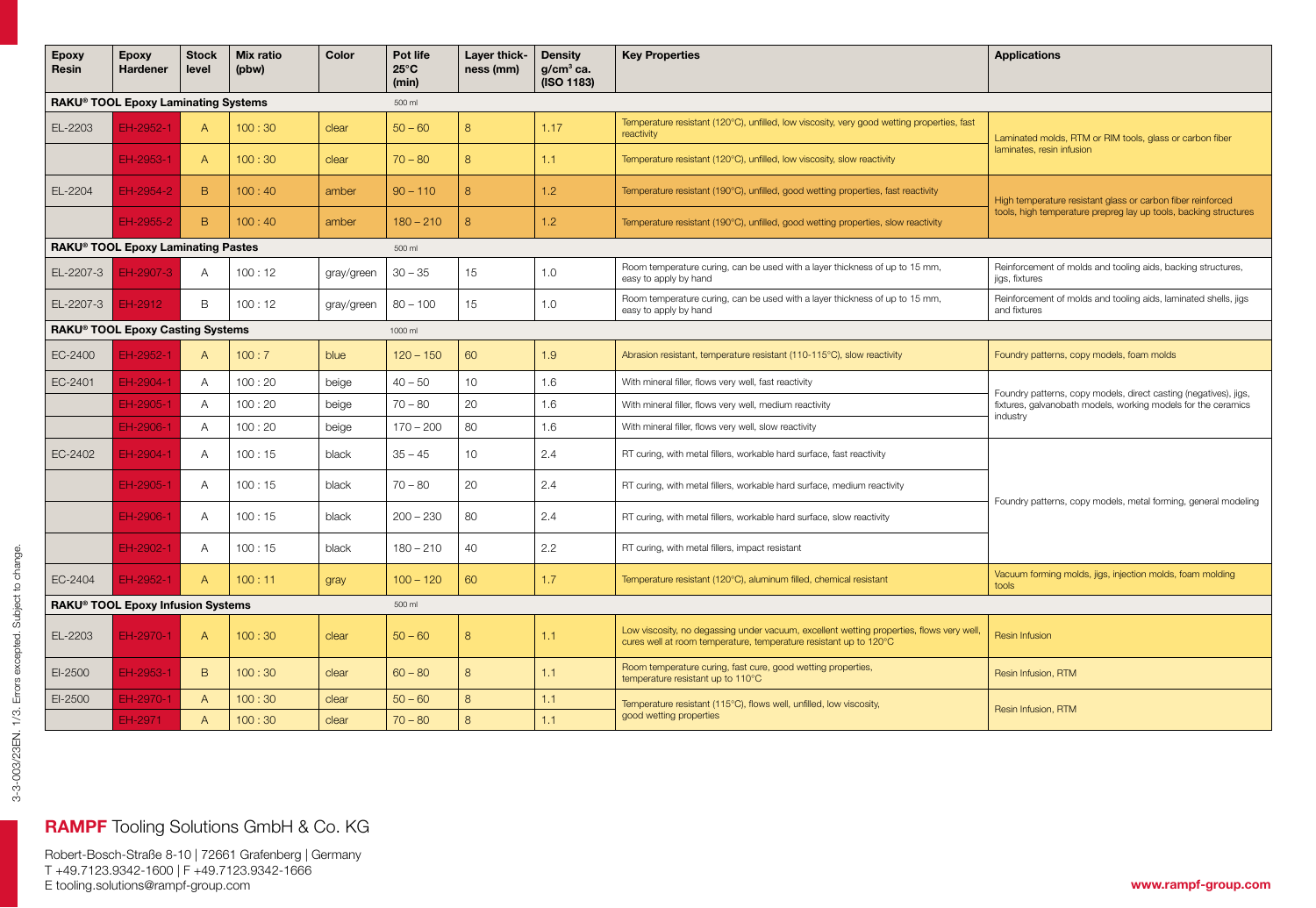

### RAKU® TOOL Epoxy Liquid Systems

| <b>Epoxy</b><br>∣ Resin∶                    | Epoxy<br>Hardener | <b>Stock</b><br>level | Mix ratio<br>(pbw) | Color     | Pot life at<br>$25^{\circ}$ C (min) | Layer thick- $\vert$ Density<br>ness (mm) | $ $ g/cm <sup>3</sup> ca.<br>(ISO 1183) | <b>Key Properties</b>                                                                                                                                                                                   | <b>Applications</b>        |
|---------------------------------------------|-------------------|-----------------------|--------------------|-----------|-------------------------------------|-------------------------------------------|-----------------------------------------|---------------------------------------------------------------------------------------------------------------------------------------------------------------------------------------------------------|----------------------------|
| RAKU® TOOL Epoxy Infusion Systems<br>500 ml |                   |                       |                    |           |                                     |                                           |                                         |                                                                                                                                                                                                         |                            |
| EI-2500                                     | EH-2973           | B.                    | 100:32             | vellowish | $70 - 80$                           | -8                                        | .                                       | Room temperature cure, no brittleness after room temperature cure overnight, easy de-<br>molding, good wetting properties, flows very well under vacuum, temperature resistant<br>up to $130^{\circ}$ C | <b>RTM, Resin Infusion</b> |
| EI-2504                                     | EH-2974           | B.                    | 100:32             | clear     | $210 - 270$                         |                                           |                                         | Excellent wetting properties, flows very well, temperature resistant up to 170°C                                                                                                                        | Resin Infusion             |

### RAKU® TOOL Polyurethane / Polyurea Liquid Systems

| <b>PUR</b><br>Resin | <b>PUR</b><br>Hardener<br>(Isocyanate)              | <b>Stock</b><br>level | Mix ratio<br>(pbw)      | Color             | Pot life at<br>$25^{\circ}$ C (min) | Layer thick-<br>ness (mm) | <b>Density</b><br>$g/cm3$ ca.<br>(ISO 1183) | <b>Key Properties</b>                                                                                                                                                       | <b>Applications</b>                                                                                                       |  |  |
|---------------------|-----------------------------------------------------|-----------------------|-------------------------|-------------------|-------------------------------------|---------------------------|---------------------------------------------|-----------------------------------------------------------------------------------------------------------------------------------------------------------------------------|---------------------------------------------------------------------------------------------------------------------------|--|--|
|                     | RAKU® TOOL Polyurea Gelcoat Systems<br>250 ml       |                       |                         |                   |                                     |                           |                                             |                                                                                                                                                                             |                                                                                                                           |  |  |
| PG-3159-1           | PH-3958                                             | B.                    | 100:125                 | green             | $20 - 25$                           |                           | 1.2                                         | High wear resistance, high impact resistance                                                                                                                                | Foundry patterns, pattern plates, core boxes, impact protection                                                           |  |  |
|                     | RAKU® TOOL Polyurea Casting Systems<br>1000 ml      |                       |                         |                   |                                     |                           |                                             |                                                                                                                                                                             |                                                                                                                           |  |  |
| PC-3410             | PH-3911-1                                           | B                     | 100:300                 | black             | $45 - 50$                           | 50                        | 1.1                                         | Hand cast, good moisture resistance, long pot life, no skull and crossbones label.<br>high elongation at break. Shore A 40-45                                               | Structural molds, closed plaster molds for the ceramics<br>industry, concrete molds, vibration absorption, assembly jigs, |  |  |
| PC-3411             | PH-3911-1                                           | A                     | 100:1000                | black             | $30 - 35$                           | 50                        | 1.1                                         | Hand cast, good moisture resistance, long pot life, no skull and crossbones label,<br>high elongation at break. Shore A 80-85                                               | impact protection                                                                                                         |  |  |
| PC-3458             | PH-3958                                             | A                     | 100:500                 | orange            | $10 - 15$<br>$7 - 8(40^{\circ}C)$   | 10                        | 1.18                                        | Excellent abrasion resistance, high number of castings, high impact strength,<br>components are not toxic, no/little sand adhesion, can be cast by hand or machine          | Foundry patterns, pattern plates, core boxes                                                                              |  |  |
| PC-3459             | <b>PH-3958</b>                                      | $\mathsf{A}$          | 100:250                 | beige             | $15 - 20$                           | 10 <sup>1</sup>           | 1.18                                        | dependent on system choice, good imprint accuracy                                                                                                                           |                                                                                                                           |  |  |
|                     | RAKU <sup>®</sup> TOOL Polyurethane Casting Systems |                       |                         |                   | 1000 ml                             |                           |                                             |                                                                                                                                                                             |                                                                                                                           |  |  |
| PC-3403             | PH-3903                                             | $\mathsf{A}$          | 100:80                  | beige             | $30 - 40$                           | 20                        | 1.2                                         | Mass casting system for face casting                                                                                                                                        |                                                                                                                           |  |  |
|                     | PH-3903<br>AC-9004                                  | A                     | 100:80<br>$(380 - 400)$ | beige             | 60                                  | > 300                     | $1.6 - 1.7$                                 | Mass casting system with filler AC-9004 for large volume castings                                                                                                           | Metal forming tools, molds for prototyping, prototypes and<br>backing for foundry patterns                                |  |  |
| PC-3406-1           | PH-3906                                             | А                     | 100:80                  | gray              | $15 - 20$                           | -                         | 1.24                                        | Filled, easy to pour, low shrinkage, very accurate reproduction of finest patterns and<br>details                                                                           | Structural molds for formwork, concrete molds, plastic molds for<br>the ceramics industry e.g. wash basin, sinks          |  |  |
| PC-3412             | PH-3923                                             | A                     | 100:17                  | white /<br>opaque | $2 - 3$                             | 100                       | 1.11                                        | Hand cast, components are nontoxic                                                                                                                                          | Structural molds, assembly jigs, impact protection, production of<br>flexible parts, fixtures                             |  |  |
| PC-3413-1           | PH-3923                                             | $\mathsf{A}$          | 100:45                  | white /<br>opaque | $20 - 25$                           | 100                       | 1.11                                        | Hand cast, low moisture sensitivity, long pot life                                                                                                                          | Structural molds, impact protection, holding fixtures / jigs, produc-<br>tion of flexible parts                           |  |  |
| PC-3414             | PH-3915                                             | $\overline{A}$        | 100:20                  | beige             | $60 - 75$                           | 100                       | 1.7                                         | Can be cast in thick layers, low exotherm reaction in thick layers, superior interlayer<br>adhesion, easily repaired or modified, can be filled additionally. Low-viscosity | Backing casting of models, molds, negatives and general support<br>aids, direct casting of foundry patterns, jigs         |  |  |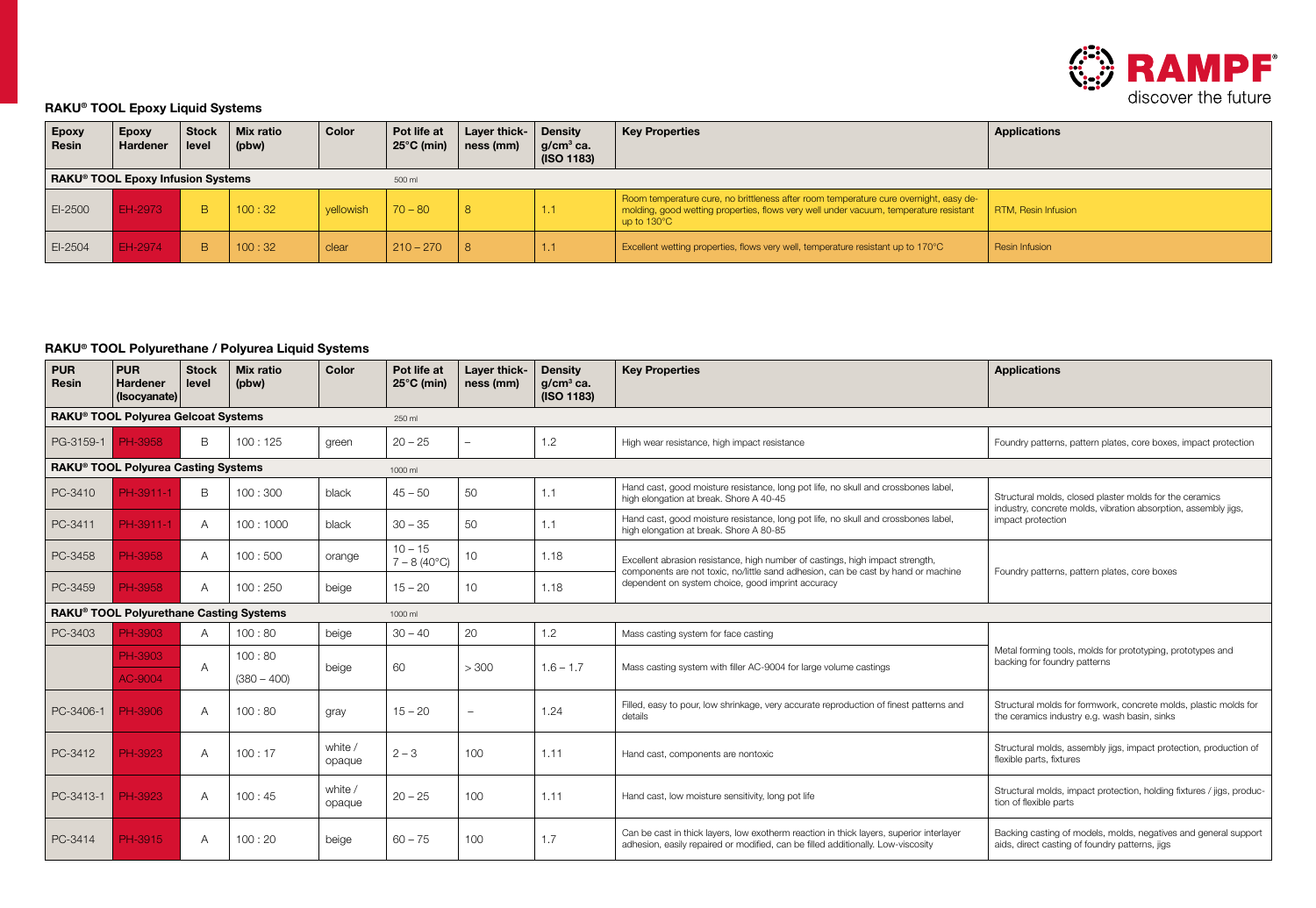#### RAKU® TOOL Polyurethane / Polyurea Liquid Systems

| <b>PUR</b><br>Resin | <b>PUR</b><br><b>Hardener</b><br>(Isocyanate)     | <b>Stock</b><br>level | <b>Mix ratio</b><br>(pbw)                 | Color | Pot life at<br>$25^{\circ}$ C (min)          | Layer thick-<br>ness (mm)    | <b>Density</b><br>$q/cm3$ ca.<br>(ISO 1183) | <b>Key Properties</b>                                                                                                                                                   | <b>Applications</b>                                                                             |  |  |
|---------------------|---------------------------------------------------|-----------------------|-------------------------------------------|-------|----------------------------------------------|------------------------------|---------------------------------------------|-------------------------------------------------------------------------------------------------------------------------------------------------------------------------|-------------------------------------------------------------------------------------------------|--|--|
|                     | RAKU® TOOL Polyurethane Rapid Prototyping Systems |                       |                                           |       |                                              |                              |                                             |                                                                                                                                                                         |                                                                                                 |  |  |
|                     |                                                   |                       |                                           |       | Pot life at<br>$25^{\circ}$ C (sec)          |                              |                                             |                                                                                                                                                                         |                                                                                                 |  |  |
| PR-3602             | PH-3905                                           | $\overline{A}$        | 100:80                                    | black | 60                                           | $\overline{4}$               | 1.14                                        | Simulates PE / PP, good impact strength, temperature resistant (90°C), fast demold time                                                                                 | Functional prototype parts & bumpers, short run production,<br>rapid prototyping                |  |  |
| PR-3607 FR          | PH-3905                                           | B                     | 100:72                                    | beige | $70 - 75$                                    | $\overline{4}$               | 1,27                                        | Simulates ABS, UL94 V0 certified product                                                                                                                                | Short run production of flame retardant parts, functional prototype<br>parts, Rapid Prototyping |  |  |
| PR-3608             | PH-3905                                           | $\mathsf{A}$          | 100:80                                    | black | $50 - 60$                                    | $\overline{4}$               | 1.19                                        | Simulates PP / ABS, short demold time, temperature resistant (130-135°C),<br>Shore D 75-80                                                                              | Functional prototype parts, short run production,<br>rapid prototyping                          |  |  |
| PR-3608             | PH-3908                                           | B                     | 100:75                                    | black | $50 - 60$                                    | $\overline{4}$               | 1.18                                        | Simulates PP / ABS, impact resistant, fast demold time, no brittle phase                                                                                                | Functional prototype parts, short run production,<br>rapid prototyping                          |  |  |
| PR-3654             | PH-3905                                           | $\mathsf{A}$          | 100:55                                    | black | $50 - 60$                                    | $\overline{4}$               | 1.35                                        | Simulates PP / ABS, short demold time, temperature resistant (130°C), glass fiber filled,<br>Shore D 80-85                                                              | Functional prototype parts, short run production,<br>rapid prototyping                          |  |  |
| PR-3654             | PH-3908                                           | B                     | 100:53                                    | black | $50 - 60$                                    | $\overline{4}$               | 1.30                                        | Simulates PP / ABS, high temperature resistance (100°C), impact resistant,<br>no brittle phase, glass fiber filled                                                      | Functional prototype parts, short run production,<br>rapid prototyping                          |  |  |
|                     |                                                   |                       | RAKU® TOOL Polyurethane Fast Cast Systems |       | 1000 ml                                      |                              |                                             |                                                                                                                                                                         |                                                                                                 |  |  |
| PF-3700-2           | PH-3977                                           | $\overline{A}$        | 100:100                                   | white | $3 - 4$                                      | 10                           | $1.0 - 1.1$                                 | Fast cure and fast demold, unfilled, very low viscosity, good temperature resistance,<br>improved moisture resistance, high fill rate possible, very high strength      |                                                                                                 |  |  |
|                     | PH-3977<br>$(AC-9004)$                            | A                     | 100: 100 (300)                            | beige | $4 - 5$                                      | 60                           | $1.6 - 1.7$                                 | With filler AC-9004                                                                                                                                                     | Foundry patterns, core boxes, negatives, pattern plates,                                        |  |  |
| PF-3701-2           | PH-3977                                           | $\overline{A}$        | 100:100                                   | white | $5 - 6$                                      | 20                           | $1.0 - 1.1$                                 | Fast cure and fast demold, unfilled, very low viscosity, very good temperature resistance,<br>improved moisture resistance, high fill rate possible, very high strength | checking casts, replicas, vacuum forming molds, jigs                                            |  |  |
|                     | <b>PH-3977</b><br>$(AC-9004)$                     | $\overline{A}$        | 100: 100 (300)                            | beige | $6 - 7$                                      | 80                           | $1.6 - 1.7$                                 | With filler AC-9004                                                                                                                                                     |                                                                                                 |  |  |
|                     | RAKU® TOOL Polyurethane Foam Systems              |                       |                                           |       |                                              |                              |                                             |                                                                                                                                                                         |                                                                                                 |  |  |
|                     |                                                   |                       |                                           |       | <b>Cream time</b><br>30 g / sec<br><b>RT</b> | Gel time<br>30 g/<br>min:sec | <b>Specific</b><br>weight g/l<br>ca.        |                                                                                                                                                                         |                                                                                                 |  |  |
| PE-3801             | PH-3905                                           | B                     | 100:37.5                                  | beige | $90 - 120$                                   | $3:00 - 3:30$                | $100 - 110$                                 | Soft flouible and compressible you fest reactivity short demald time good flow                                                                                          |                                                                                                 |  |  |

Soft – flexible and compressible, very fast reactivity, short demold time, good flow

beige Fast reactivity, good flow properties, fast cure Production of rigid molded parts

bort – fiexible and compressible, very fast reactivity, short demold time, good flow<br>properties, very low weight of foam system for seat upholstery

## RAMPF Tooling Solutions GmbH & Co. KG

PE-3803 PH-3905 B 100:100 beige 180-220

PE-3801 PH-3980 B 100:50 beige 45-70 2:00-3:00 80-90

beige

(200g)

 $12 - 13$ <br>(200g)

 $100 - 120$ 

Robert-Bosch-Straße 8-10 | 72661 Grafenberg | Germany T +49.7123.9342-1600 | F +49.7123.9342-1666 E tooling.solutions@rampf-group.com